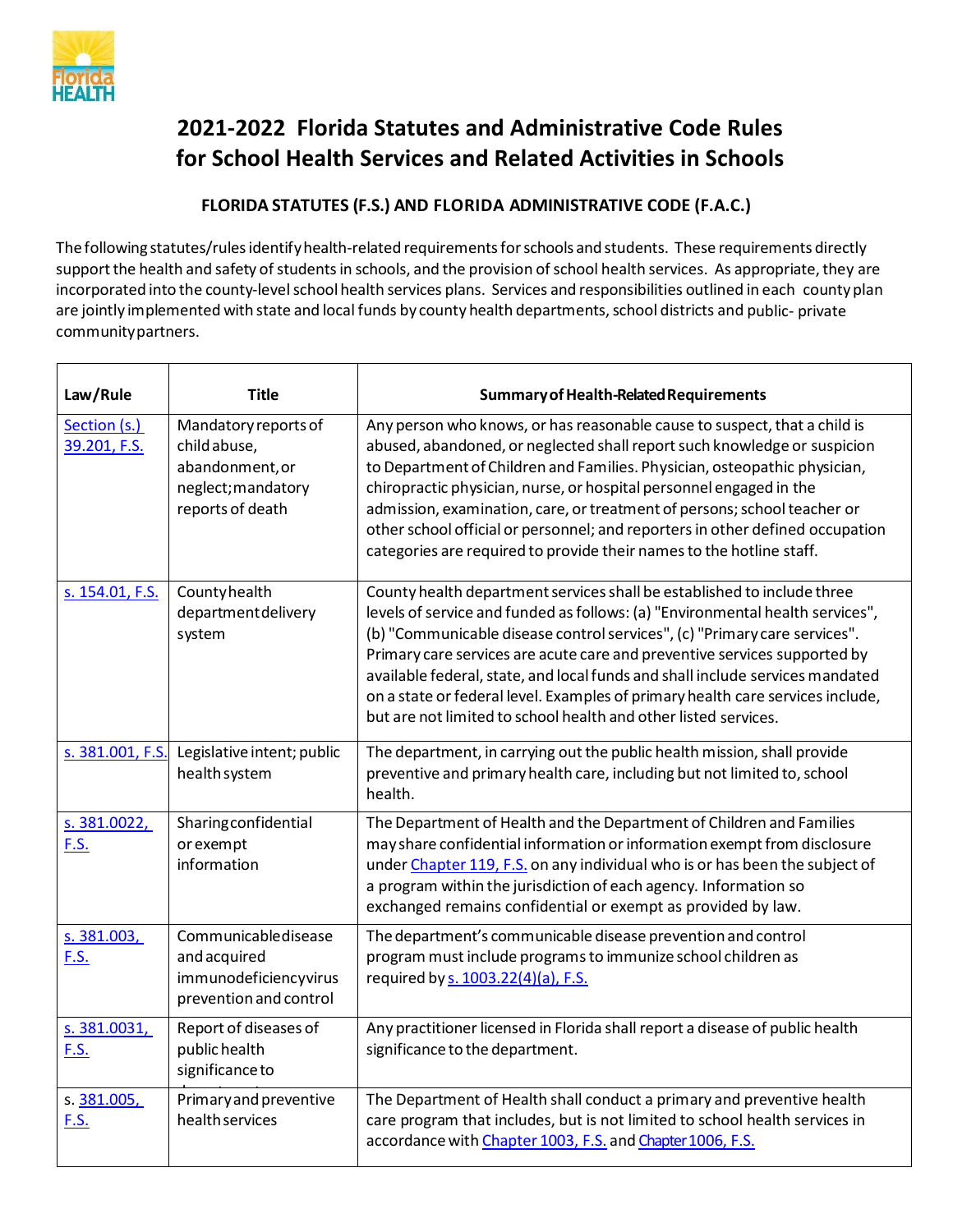

| s. 381.0056,<br><u>F.S.</u>        | School health services<br>program; "School Health<br>Services Act"          | This section of Chapter 381 provides definitions, provisions for cooperative<br>supervision of the administration of the school health service program by<br>Florida Department of Health and the Florida Department of Education<br>(including periodic program reviews), joint development of local school<br>health services plans by the county health department, district school<br>board and school health advisory committee that lists provisions for<br>mandated school health services, responsibilities of school districts and<br>private schools and sovereign immunity for Department of Health<br>contracted providers of school health services. See Florida Administrative<br>Code (F.A.C.) rule 64F-6.006 |
|------------------------------------|-----------------------------------------------------------------------------|------------------------------------------------------------------------------------------------------------------------------------------------------------------------------------------------------------------------------------------------------------------------------------------------------------------------------------------------------------------------------------------------------------------------------------------------------------------------------------------------------------------------------------------------------------------------------------------------------------------------------------------------------------------------------------------------------------------------------|
| s. 381.0056<br>$(4)(a)(19)$ , F.S. | Reasonable<br>attempt to notify                                             | A reasonable attempt to notify a student's parent, guardian, or<br>caregiver must be made before the student is removed from school,<br>school transportation, or a school-sponsored activity to be taken to a<br>receiving facility for an involuntary examination pursuant to s. 394.463,<br>F.S., including and subject to the requirements and exceptions<br>established under s 1002.20(3)(I)(1), F.S. and s. 1002.33(9), F.S., as<br>applicable.                                                                                                                                                                                                                                                                       |
| s. 381.0057,<br><u>F.S.</u>        | Funding for school<br>health services                                       | Provides funding, in addition to that allocated under the School Health<br>Services Act, for promoting the health of students, reducing risk-taking<br>behavior, and reducing teenage pregnancy.                                                                                                                                                                                                                                                                                                                                                                                                                                                                                                                             |
| s. 381.0059,<br><u>F.S.</u>        | Backgroundscreening<br>requirements for school<br>health services personnel | Any person who provides services under a school health services plan<br>pursuant to s. 381.0056, F.S. must meet level 2 screening requirements per s.<br>435.04, F.S.                                                                                                                                                                                                                                                                                                                                                                                                                                                                                                                                                        |
| s. 381.00593,<br><b>F.S.</b>       | Public school volunteer<br>health care<br>practitioner program              | Encourages health care practitioners to provide voluntary services in public<br>schools and provides for incentives.                                                                                                                                                                                                                                                                                                                                                                                                                                                                                                                                                                                                         |
| s. 381.006,<br><u>F.S.</u>         | <b>Environmental Health</b>                                                 | The department shall conduct an environmental health program as<br>part of fulfilling the state's public health mission. Rules related to<br>public (F.A.C. rule 6A-2) State Requirements for Education Facilities<br>2014 and private schools (F.A.C. rule 6A-2.0040) shall be developed by<br>the Department of Education in consultation with the department.                                                                                                                                                                                                                                                                                                                                                             |
| s. 381.088,<br><u>F.S.</u>         | Emergencyallergy<br>treatment                                               | This section and s. 381.885, F.S. may be cited as the "Emergency Allergy<br>Treatment Act," and covers the training and certification requirements for<br>authorized entities to acquire and individuals to administer stock<br>epinephrine auto-injectors to an individual experiencing a severe allergic<br>reaction.                                                                                                                                                                                                                                                                                                                                                                                                      |
| s. 381.986, F.S.                   | Medical use of marijuana                                                    | This section and s. 1006.062, F.S. provides guidance regarding use or<br>administration of medical marijuana to students who are qualified patients<br>by a caregiver with a caregiver identification card.                                                                                                                                                                                                                                                                                                                                                                                                                                                                                                                  |
| s. 394.463, F.S.                   | Involuntary examination                                                     | A person may be taken to a receiving facility for involuntary examination if<br>there is reason to believe that the person has a mental illness and because of                                                                                                                                                                                                                                                                                                                                                                                                                                                                                                                                                               |
|                                    |                                                                             | his or her mental illness.                                                                                                                                                                                                                                                                                                                                                                                                                                                                                                                                                                                                                                                                                                   |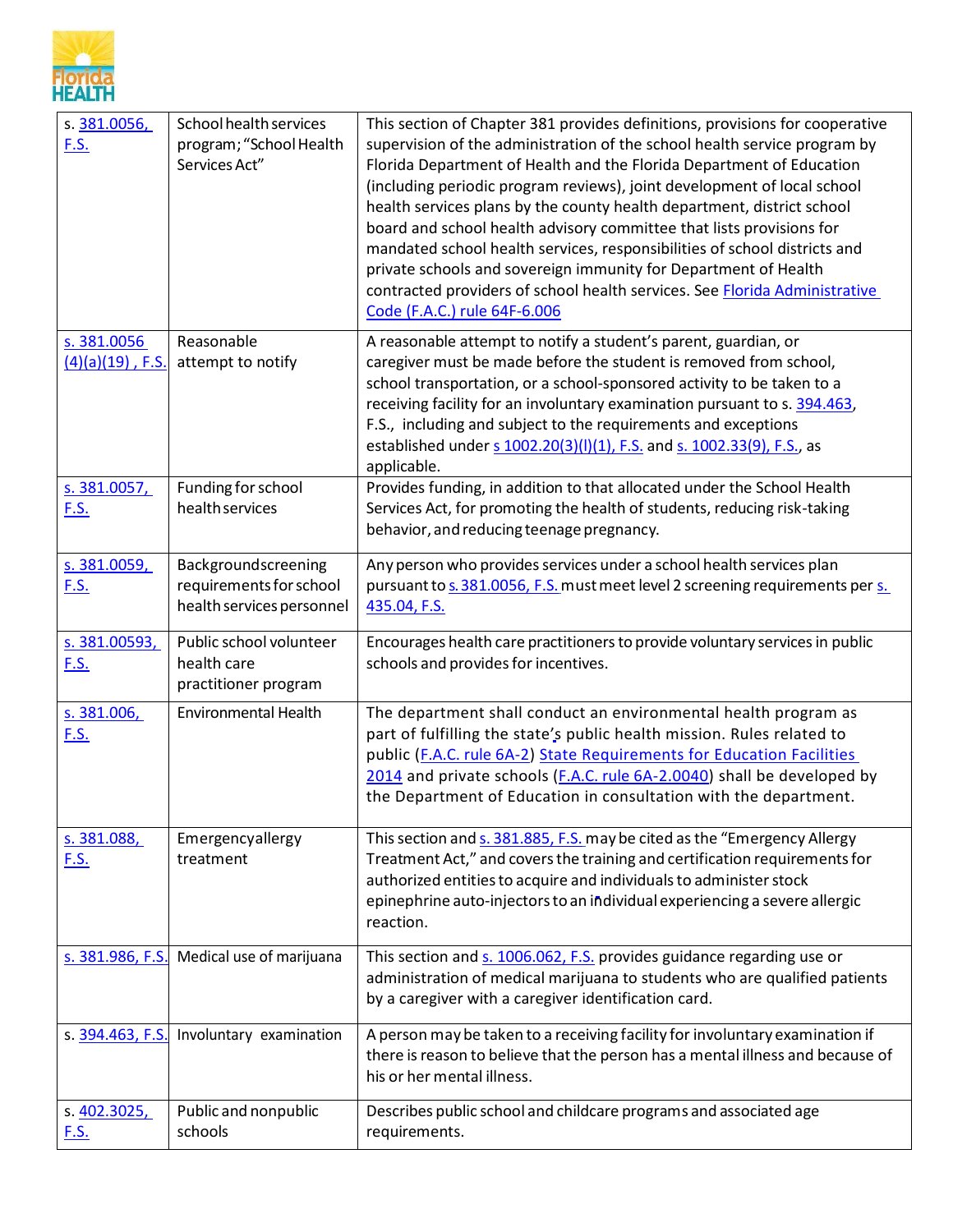

| s. 402.3026,<br><u>F.S.</u> | Full-service schools                                                                                           | Jointly establishes full-service schools to serve high-risk students needing<br>medical and social services.                                                                                                                                                                                                                                                                                                                                                                                                                                                                                                                                                                                                                                                                                                                                                                                     |
|-----------------------------|----------------------------------------------------------------------------------------------------------------|--------------------------------------------------------------------------------------------------------------------------------------------------------------------------------------------------------------------------------------------------------------------------------------------------------------------------------------------------------------------------------------------------------------------------------------------------------------------------------------------------------------------------------------------------------------------------------------------------------------------------------------------------------------------------------------------------------------------------------------------------------------------------------------------------------------------------------------------------------------------------------------------------|
| Ch. 464, F.S.               | Nurse Practice Act                                                                                             | Provides definitions, requirements, and practice standards for advanced practice<br>registered nurses, registered nurses, licensed practical nurses and certified nursing<br>assistants.                                                                                                                                                                                                                                                                                                                                                                                                                                                                                                                                                                                                                                                                                                         |
| Ch. 466, F.S.               | Dentistry, Dental<br>Hygiene, and Dental<br>Laboratories                                                       | Provides definitions, specifically "School-based prevention program" and<br>"health access settings".                                                                                                                                                                                                                                                                                                                                                                                                                                                                                                                                                                                                                                                                                                                                                                                            |
| s. 624.91, F.S.             | The Florida Healthy Kids<br>Corporation Act                                                                    | Increases access to health care for children in under insured or uninsured<br>families. School district and school health staff may refer families requiring<br>assistance to this program.                                                                                                                                                                                                                                                                                                                                                                                                                                                                                                                                                                                                                                                                                                      |
| s. 743.064,<br><u>F.S.</u>  | Emergency medical<br>care or treatment to<br>minors without<br>parental consent                                | Emergency medical care may be rendered by a physician due to accident,<br>acute illness, disease or condition if a delay in emergency care or treatment<br>would endanger the health or physical well-being. Also applies to paramedics,<br>emergency medical technicians or emergency personnel under Chapter 401,<br>Florida Administrative Code. Other requirements are provided.                                                                                                                                                                                                                                                                                                                                                                                                                                                                                                             |
| s. 743.0645,<br><u>F.S.</u> | Other persons who may<br>consent to medical<br>treatment of a minor                                            | Provides requirements and a listing of persons who may provide consent:<br>stepparent, grandparent, adult brother or sister, adult aunt or uncle.                                                                                                                                                                                                                                                                                                                                                                                                                                                                                                                                                                                                                                                                                                                                                |
| s. 743.065, F.S.            | Unwed pregnant minor<br>or minor mother;<br>consent to medical<br>services for minor or<br>minor's child valid | An unwed pregnant minor may consent to the performance of medical or<br>surgical care or services relating to her pregnancy by a hospital or clinic<br>or by a physician licensed under <i>chapter 458, F.S.</i> or <i>chapter 459, F.S.</i><br>and such consent is valid and binding as if she had achieved her majority.<br>An unwed minor mother may consent to the performance of medical or<br>surgical care or services for her child by a hospital or clinic or by a<br>physician licensed under chapter 458, F.S. or chapter 459, F.S., and such<br>consent is valid and binding as if she had achieved her majority. Nothing<br>in this act shall affect the provisions of s. 390.0111, F.S                                                                                                                                                                                             |
| s. 768.13, FS.              | Good Samaritan Act;<br>immunity from civil<br>liability                                                        | Any person, including those licensed to practice medicine, who<br>gratuitously and in good faith renders emergency care or treatment<br>either in direct response to emergency situations related to and arising<br>out of a public health emergency declared pursuant to s. 381.00315, F.S.,<br>a state of emergency which has been declared pursuant to s. 252.36, F.S.<br>or at the scene of an emergency outside of a hospital, doctor's office, or<br>other place having proper medical equipment, without objection of the<br>injured victim or victims thereof, shall not be held liable for any civil<br>damages as a result of such care or treatment or as a result of any act or<br>failure to act in providing or arranging further medical treatment where<br>the person acts as an ordinary reasonably prudent person would have<br>acted under the same or similar circumstances. |
| s. 1001.43,<br><u>F.S.</u>  | Supplemental powers<br>and duties of district<br>school board                                                  | The school board may adopt programs and policies for the provision of first aid<br>and emergency medical care, and the provision of school health care facilities<br>and services.                                                                                                                                                                                                                                                                                                                                                                                                                                                                                                                                                                                                                                                                                                               |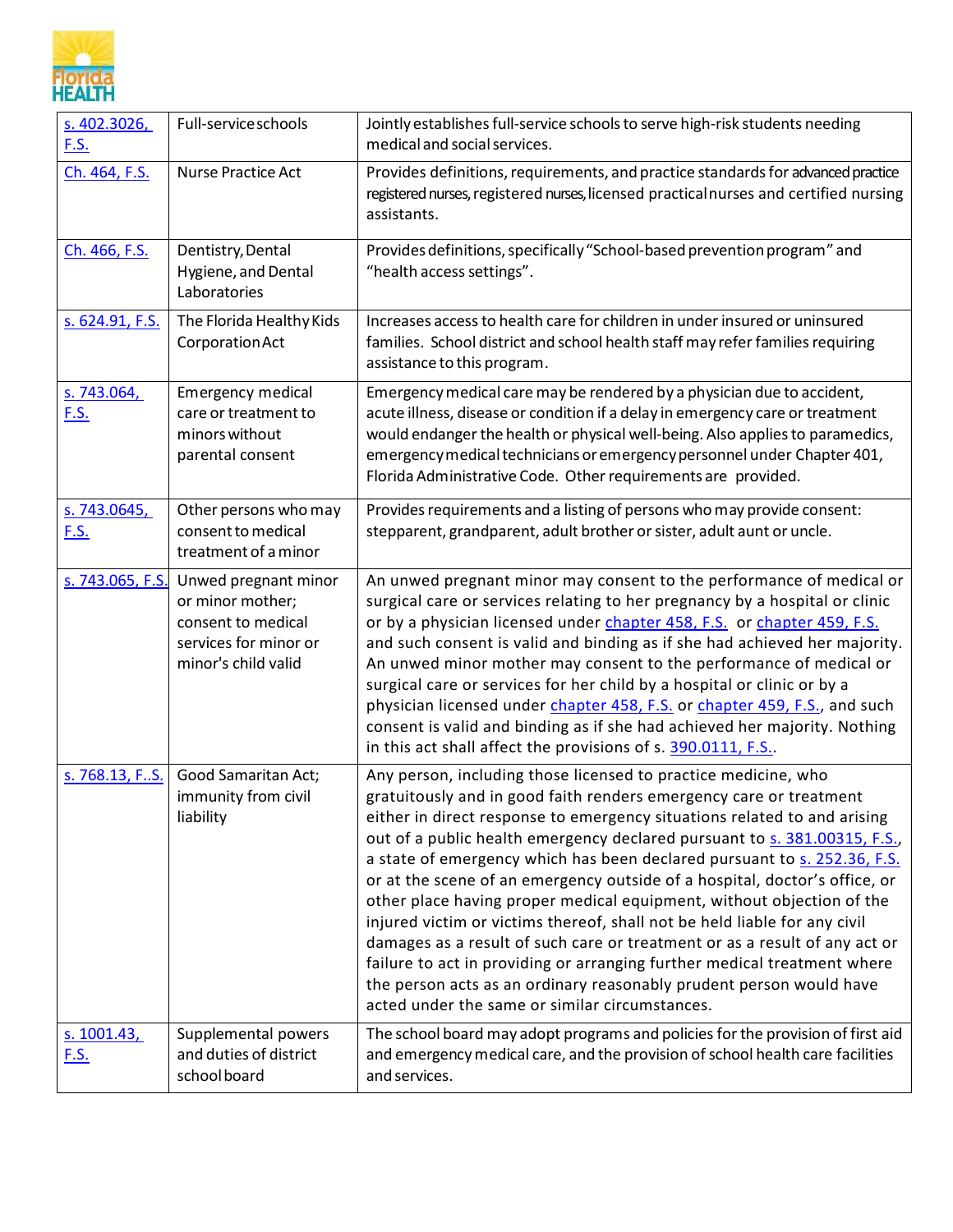

| $s. 1002.20(3)$ ,<br><u>F.S.</u> | K-12 student and parent<br>rights                                                                                                                             | Provides exemptions upon written parental request for school-entry<br>examinations, immunizations, reproductive health and disease education.<br>Contraceptive services may not be provided without parental consent.<br>Addresses metered dose inhaler use, epinephrine auto-injector use, diabetes<br>management, and use of prescribed pancreatic enzyme supplements. |
|----------------------------------|---------------------------------------------------------------------------------------------------------------------------------------------------------------|--------------------------------------------------------------------------------------------------------------------------------------------------------------------------------------------------------------------------------------------------------------------------------------------------------------------------------------------------------------------------|
| s. 1002.22,<br>F.S.              | Student records and<br>reports; rights of<br>parents and students;<br>notification<br>Education records and<br>reports of K-12 students;<br>rights of parents | Provides that the rights of students and their parents with respect to<br>education records created, maintained, or used by public educational<br>institutions and agencies shall be protected in accordance with the Family<br>Educational Rights and Privacy Act (FERPA), 20 U.S.C. s. 1232g, implementing<br>regulations, and this section.                           |
| s. 1002.221,<br><u>F.S.</u>      | K-12 education records                                                                                                                                        | Provides for the confidentiality and release of student education<br>records, as defined in the Family Educational Rights and Privacy Act<br>(FERPA).                                                                                                                                                                                                                    |
| s. 1002.23,<br><u>F.S.</u>       | Family and School<br>Partnership for Student<br>Achievement Act                                                                                               | Provides a parent guide that includes information on the importance of student<br>health and available immunizations, and detailed information on meningococcal<br>disease.                                                                                                                                                                                              |
| s. 1002.33,<br><b>F.S.</b>       | Charterschools                                                                                                                                                | Section (16) provides that a charter school shall operate in accordance with its<br>charter and shall be exempt from all statutes in chapters 1000-1013, F.S. with<br>exceptions. An exception requires that a charter school shall be in compliance<br>with those statutes in Chapters 1000-1013, F.S. pertaining to student health,<br>safety, and welfare.            |
| s. $1002.42,$<br>F.S.            | Private schools                                                                                                                                               | School-entry health examinations and a certificate of immunization are<br>required for school entry.                                                                                                                                                                                                                                                                     |
| s. $1003.22,$<br><u>F.S.</u>     | School-entryhealth<br>examinations;<br>immunizationagainst<br>communicablediseases                                                                            | Public and private schools shall: require each child to present a school- entry<br>examination performed within 1 year; provide for temporary exemptions;<br>require a certificate of immunization on file; provide scoliosis screening.                                                                                                                                 |
| s. 1003.25<br><u>F.S.</u>        | <b>Procedures for</b><br>maintenance and<br>transfer of<br>student records                                                                                    | A permanent cumulative record is maintained for each student; DOE<br>prescribes rules for transferring and maintaining student records. Student<br>records are defined according to FERPA. See s. 1002.22, F.S.                                                                                                                                                          |
| s. 1003.42,<br><u>F.S.</u>       | Required instruction                                                                                                                                          | Public school instructional staff shall teach comprehensive health education<br>that addresses, among others: benefits of sexual abstinence, consequences of<br>teenage pregnancy, personal health, prevention and control of disease.                                                                                                                                   |
| s. 1003.453,<br><u>F.S.</u>      | School wellness and<br>physicaleducation<br>policies; nutritional<br>guidelines                                                                               | DOE provides links to each district wellness and physical education policies<br>and links that include information on the eight components of the<br>coordinated school health program.                                                                                                                                                                                  |
| s. 1003.455,<br><u>F.S.</u>      | Physical education                                                                                                                                            | Each school district shall adopt a written physical education (PE) policy and<br>provide 150 minutes of PE each week for grades K-5.                                                                                                                                                                                                                                     |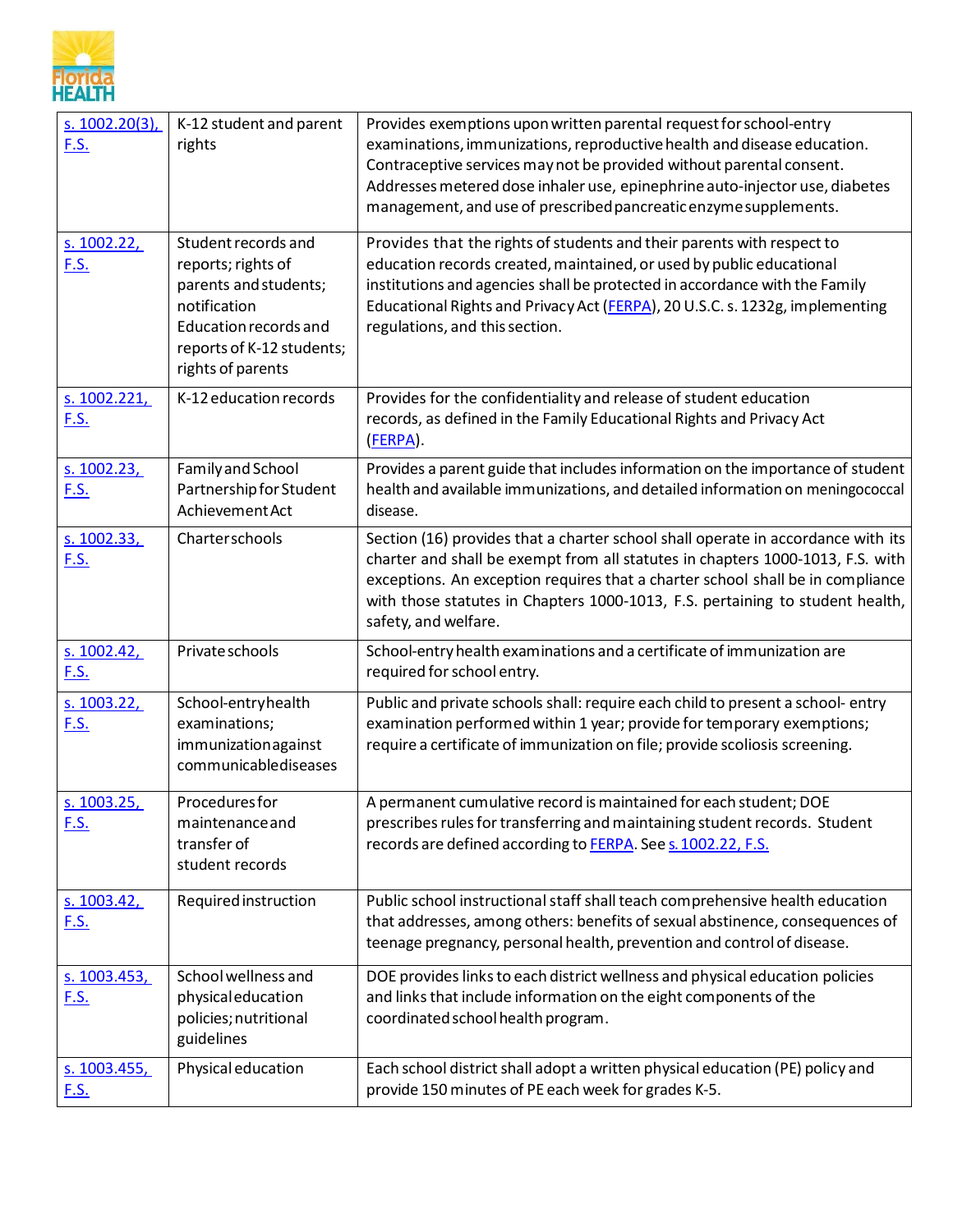

| s. 1003.46,<br><u>F.S.</u>   | Healtheducation;<br>instruction in acquired<br>immune deficiency<br>syndrome                                          | School districts may provide instruction in acquired immune deficiency syndrome<br>as a specific area of health education.                                                                                                                                                                                                                                                                                                             |
|------------------------------|-----------------------------------------------------------------------------------------------------------------------|----------------------------------------------------------------------------------------------------------------------------------------------------------------------------------------------------------------------------------------------------------------------------------------------------------------------------------------------------------------------------------------------------------------------------------------|
| s. 1003.54,<br><u>F.S.</u>   | Teenage parent<br>programs                                                                                            | Each district school board shall provide pregnant students or students who<br>are parents and the children of these students with a comprehensive<br>teenage parent program; including provisions for child care, health care,<br>social services, parent education and transportation. See F.A.C. rule 6A-<br>6.0525                                                                                                                  |
| s. 1003.57,<br><u>F.S.</u>   | <b>Exceptional student</b><br>instruction                                                                             | Provides for special instruction, classes, and services. A student may not be<br>given special instruction or services as an exceptional student until after he or<br>she has been properly evaluated, classified, and placed. See F.A.C. rule 6A-<br>6.0331 and F.A.C. rule 64F-6.006                                                                                                                                                 |
| s. 1006.061,<br>F.S.         | Child abuse,<br>abandonment, and<br>neglect policy                                                                    | Pursuant to Chapter 39, all employees and agents of the district school<br>board have an affirmative duty to report all actual or suspected cases of<br>child abuse, abandonment, or neglect. See s. 39.201, F.S. and s. 39.01,<br><u>F.S.</u>                                                                                                                                                                                         |
| s. 1006.062,<br><u>F.S.</u>  | Administration of<br>medication and<br>provision of<br>medical services by<br>district school<br>board personnel      | Each district school board shall adopt policies governing the administration<br>of prescription medication by district school board personnel and include in<br>its approved school health services plan a procedure to provide training by<br>a licensed health professional to the school personnel. Addresses<br>delegation of health-related tasks by UAPs. See F.A.C. rule 64B9-14.002                                            |
| s. 1006.0625,<br><u>F.S.</u> | Administration<br>of psychotropic<br>medication                                                                       | A public school may not deny any student access to programs or services<br>because the parent of the student has refused to place the student on<br>psychotropic medication.                                                                                                                                                                                                                                                           |
| s. 1006.165,<br><u>F.S.</u>  | Automatedexternal<br>defibrillator; user<br>training                                                                  | Each public school that is a member of the Florida High School Athletic<br>Association must have an operational automated external defibrillator on<br>the school grounds; must ensure that all employees or volunteers who are<br>reasonably expected to use the device obtain training, including completion<br>of cardiopulmonary resuscitation or a basic first aid.                                                               |
| s. 1006.20,<br><u>F.S.</u>   | Athletics in public K-12<br>schools                                                                                   | The Florida High School Athletic Association is designated as the governing<br>nonprofit organization of athletics in Florida public schools. All<br>participating students must satisfactorily pass a preparticipation physical<br>evaluation each year.                                                                                                                                                                              |
| s. 1012.465,<br><u>F.S.</u>  | Backgroundscreening<br>requirements for<br>certain<br>noninstructionalschool<br>district employees and<br>contractors | Noninstructional school district employees or contractual personnel who are<br>permitted access on school grounds when students are present, who have<br>direct contact with students must meet level 2 screening requirements as<br>described in s. 1012.32, F.S. Contractual personnel include any vendor,<br>individual, or entity under contract with a school or the school board. See s.<br>1012.467, F.S. and s. 1012.468, F.S. |
| s. 1012.55,<br><u>F.S.</u>   | Positions for which<br>certificates<br>required                                                                       | Each person employed as a school nurse shall hold a license to practice<br>nursing in the state, and each person employed as a school physician shall<br>hold a license to practice medicine in the state.                                                                                                                                                                                                                             |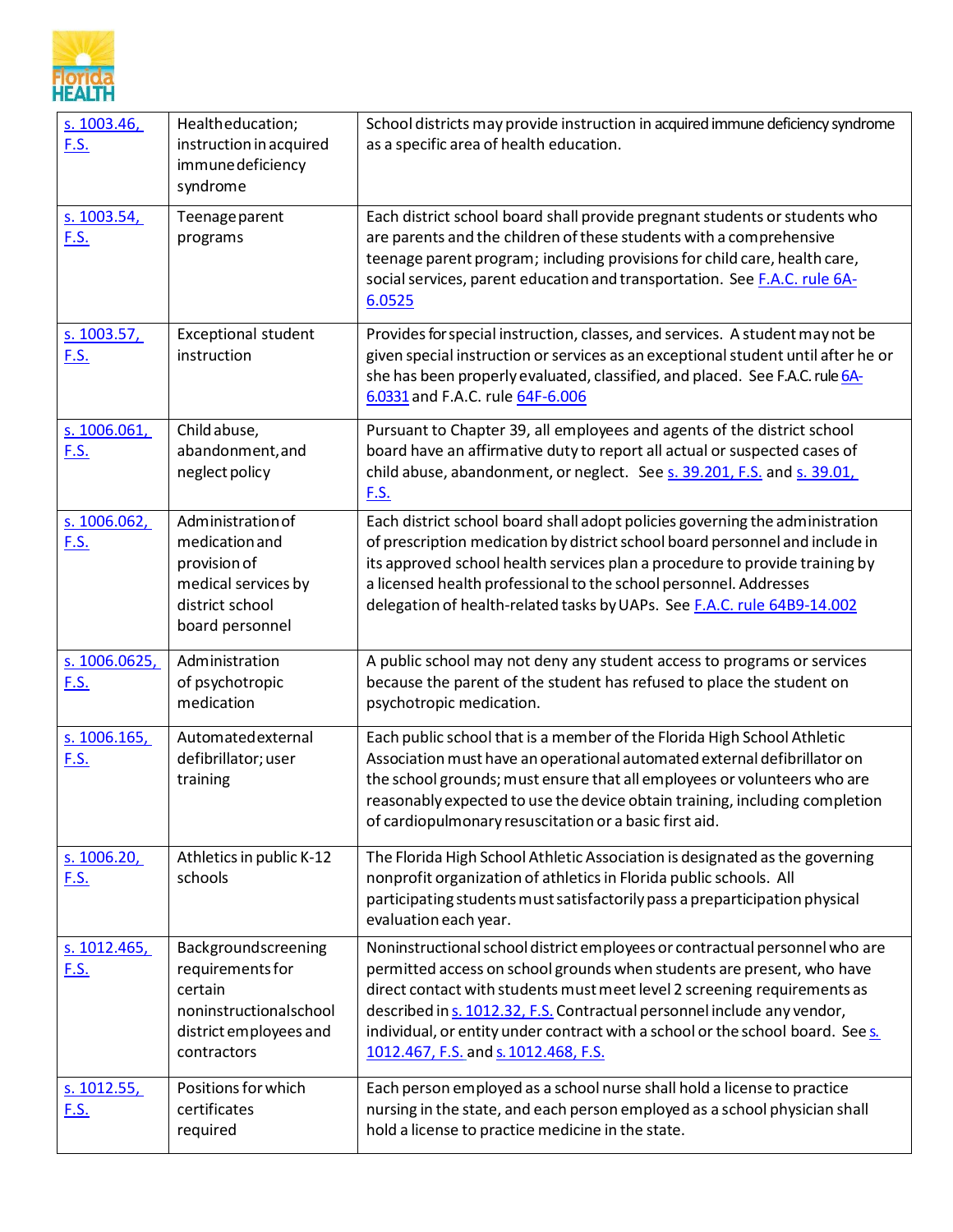

| s. 1014.06, F.S.          | Parental consent<br>for health care<br>services                                                                                                | Except as otherwise provided by law, a health care practitioner, as defined in<br>s. 456.001, F.S., or an individual employed by such health care practitioner<br>may not provide or solicit or arrange to provide health care services or<br>prescribe medicinal drugs to a minor child without first obtaining written<br>parental consent.                                                                                                                          |
|---------------------------|------------------------------------------------------------------------------------------------------------------------------------------------|------------------------------------------------------------------------------------------------------------------------------------------------------------------------------------------------------------------------------------------------------------------------------------------------------------------------------------------------------------------------------------------------------------------------------------------------------------------------|
| F.A.C. rule 6A-<br>1.0955 | <b>Education Records of</b><br><b>Pupils and Adult</b><br><b>Students</b>                                                                      | Education records shall mean those records, files, documents and other<br>materials as defined in s. 1002.22(2), F.S. which: contain information directly<br>related to a student, maintained by an educational institution, and are<br>accessible to other professional staff. Required health information is<br>classified as a Category B - temporary information record. See F.A.C. rule<br>64F-6.005                                                              |
| F.A.C. rule 6A-<br>3.0121 | Responsibility of School<br><b>District and Parents or</b><br><b>Guardians for Students</b><br>Who Are Transported at<br><b>Public Expense</b> | The operator and attendant shall be provided training related to<br>students; however, the operator and attendant shall not give medicine<br>and shall limit his or her assistance to that which may normally be<br>expected of a reasonable, prudent person or as specified in the student's<br>Individual Educational Plan.                                                                                                                                          |
| F.A.C. rule 6A-<br>6.024  | School Entry Health<br>Examination                                                                                                             | This rule implements the school entry health examination requirements.<br>See s 1003.22, F.S.                                                                                                                                                                                                                                                                                                                                                                          |
| F.A.C. rule 6A-<br>6.0251 | Use of Epinephrine Auto<br>Injectors                                                                                                           | This rule implements requirements for the self-administration of epinephrine<br>auto-injectors by students. See s. 1002.20(3)(i), F.S.                                                                                                                                                                                                                                                                                                                                 |
| F.A.C. rule 6A-<br>6.0252 | Use of Prescribed<br>Pancreatic Enzyme<br>Supplements                                                                                          | This rule implements requirements for the self-administration of pancreatic<br>enzymes by students. See s. 1002.20(3)(k), F.S.                                                                                                                                                                                                                                                                                                                                         |
| F.A.C. rule 6A-<br>6.0253 | DiabetesManagement                                                                                                                             | This rule implements requirements for diabetes self-management<br>management. See s. 1002.20(3)(j), F.S.                                                                                                                                                                                                                                                                                                                                                               |
| F.A.C. rule 6A-<br>6.0331 | Identification and<br>Determination of<br>Eligibility of Exceptional<br>Students for Specially<br>Designed Instruction                         | Screening for hearing and vision for the purpose of ruling out sensory deficits<br>shall be required prior to conducting an evaluation to determine the student's<br>eligibility as a student with a disability. See F.A.C. rule 64F-6.006                                                                                                                                                                                                                             |
| F.A.C. rule 6A-<br>6.0525 | Teenage Parent<br>Programs                                                                                                                     | School district Teenage Parent programs are designed to provide<br>comprehensive educational and ancillary services to facilitate completion of<br>high school. Districts shall develop and implement ancillary services for child<br>care, social services, health services and transportation for pregnant and<br>parenting students. Health services include health and nutrition education<br>and routine prenatal/postnatal health checkups. See s. 1003.54, F.S. |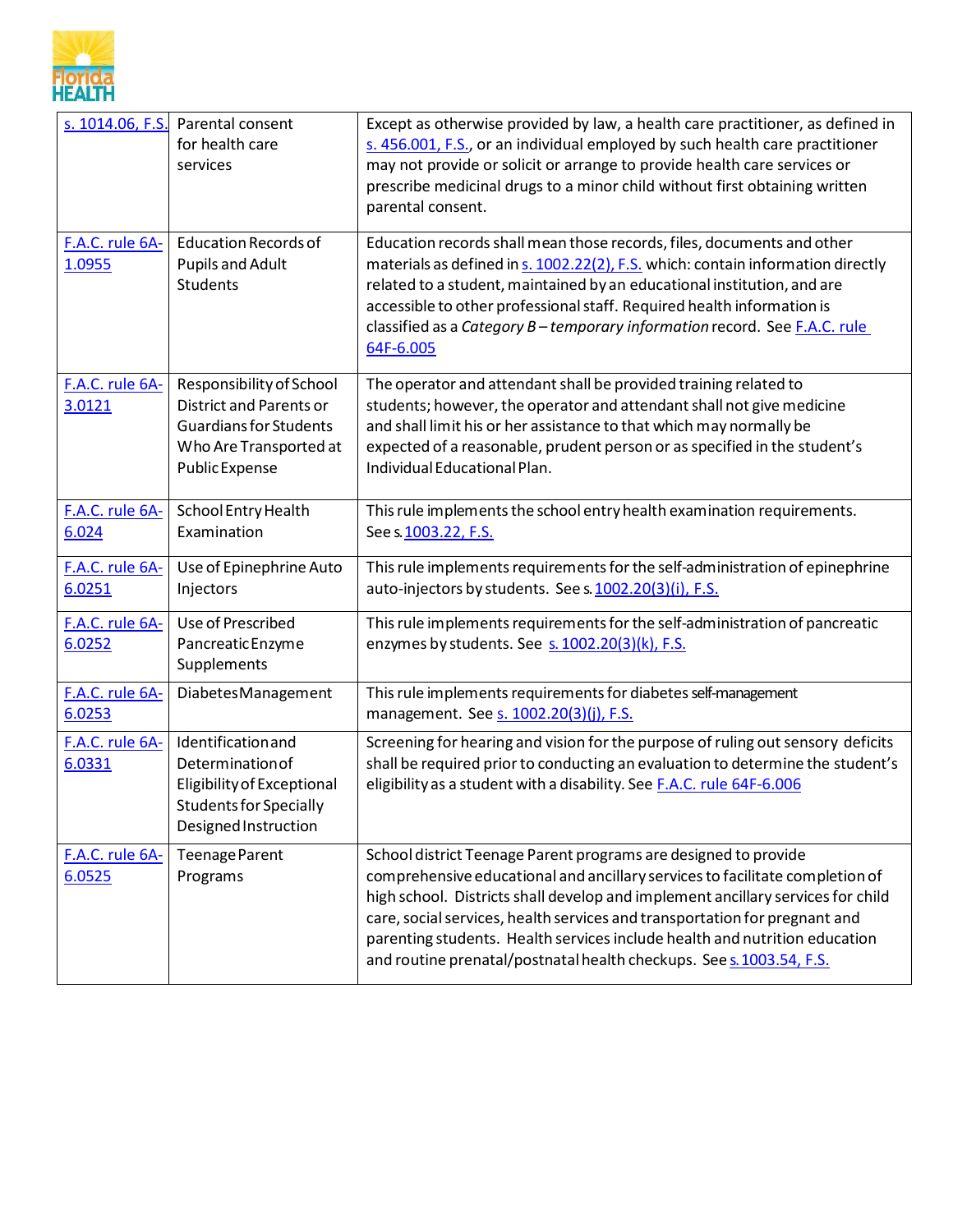

| 6AER21-01                       | <b>Pupil Attendance</b><br>Records for COVID-19                                                                             | Emergency rule issued by the Florida Department of Education in August<br>2021 to establish state-level guidance for Florida schools in response to<br>the Governor's Executive Order 21.175. This guidance relates to This rule<br>conforms to Executive Order Number 21-175, which ordered the Florida<br>Department of Health and the Florida Department of Education to<br>immediately execute rules and to take any additional agency action<br>necessary, using all legal means available to ensure safety protocols for<br>controlling the spread of COVID-19 in schools that (1) do not violate<br>Floridians' constitutional freedoms; (2) do not violate parents' rights<br>under Florida law to make health care decisions for their minor children;<br>and (3) protect children with disabilities or health conditions who would<br>be harmed by certain protocols, such as face masking requirements. The<br>order, which is incorporated by reference, located at<br>https://www.fldoe.org/policy/state-board-of-edu/meetings/, directs<br>that any actions taken by school districts comply with the Parents' Bill of<br>Rights, codified in Sections 1014.02 - 1014.06, Fla. Stat., and "protect<br>parents' right to make decisions regarding masking of their children in relation<br>to COVID-19." |
|---------------------------------|-----------------------------------------------------------------------------------------------------------------------------|-----------------------------------------------------------------------------------------------------------------------------------------------------------------------------------------------------------------------------------------------------------------------------------------------------------------------------------------------------------------------------------------------------------------------------------------------------------------------------------------------------------------------------------------------------------------------------------------------------------------------------------------------------------------------------------------------------------------------------------------------------------------------------------------------------------------------------------------------------------------------------------------------------------------------------------------------------------------------------------------------------------------------------------------------------------------------------------------------------------------------------------------------------------------------------------------------------------------------------------------------------------------------------------------------------------------------|
| F.A.C. rule<br>64B9-14          | Delegationto<br>Unlicensed Assistive<br>Personnel                                                                           | Provides definitions, delegation of tasks or activities, and prohibited tasks.<br>Applies to county health department and school district registered nurses and<br>licensed practical nurses providing health services in schools.                                                                                                                                                                                                                                                                                                                                                                                                                                                                                                                                                                                                                                                                                                                                                                                                                                                                                                                                                                                                                                                                                    |
| F.A.C. rule<br>64D-3.046        | Immunization<br>Requirements: Public<br>and Nonpublic Schools,<br>Grades Preschool, K-12,<br>and Adult Education<br>Classes | Provides immunization documentation requirements, specific immunization<br>requirements by grade, and documentation requirements for schools. See s.<br>1003.22, F.S.                                                                                                                                                                                                                                                                                                                                                                                                                                                                                                                                                                                                                                                                                                                                                                                                                                                                                                                                                                                                                                                                                                                                                 |
| F.A.C. rule<br>64E-16.004       | BiomedicalWaste:<br>Storage and<br>Containment                                                                              | Provides storage and containment requirements for biomedical waste that<br>may be generated in school health rooms and stored in bags or sharps<br>containers. See s. 381.0098, F.S. and F.A.C. rule 64E-16 for the full<br>requirements.                                                                                                                                                                                                                                                                                                                                                                                                                                                                                                                                                                                                                                                                                                                                                                                                                                                                                                                                                                                                                                                                             |
| 64DER21-12                      | Protocols for<br>Controlling<br>COVID-19 in<br><b>School Settings</b>                                                       | Emergency rule issued by the Florida Department of Health in August<br>2021 to establish state-level guidance for Florida schools in response to<br>the Governor's Executive Order 21.175. This guidance relates to cleaning<br>of classrooms and high traffic areas, hand washing, masking of students<br>and quarantine periods for specific circumstances related to exposure to<br>COVID-19 and positive or negative test results and non-discrimination<br>related to students whose parents have opted them out of mask or face<br>covering requirements.                                                                                                                                                                                                                                                                                                                                                                                                                                                                                                                                                                                                                                                                                                                                                       |
| F.A.C. rule<br>64F-6            | <b>SchoolHealth</b><br>Services Program                                                                                     | Provides definitions, requirements for the school health services plan,<br>screening requirements, emergency health needs, records maintenance,<br>and exceptional student education. See s. 381.0056, F.S.                                                                                                                                                                                                                                                                                                                                                                                                                                                                                                                                                                                                                                                                                                                                                                                                                                                                                                                                                                                                                                                                                                           |
| F.A.C. rule 1B-<br>24.003(1)(f) | <b>General Records</b><br>Schedule GS7 for Public<br>Schools Pre-K-12                                                       | Provides records retention and disposal instructions for school records. See<br>GS7 General Records Schedule for all educational records, including health<br>related records.                                                                                                                                                                                                                                                                                                                                                                                                                                                                                                                                                                                                                                                                                                                                                                                                                                                                                                                                                                                                                                                                                                                                        |